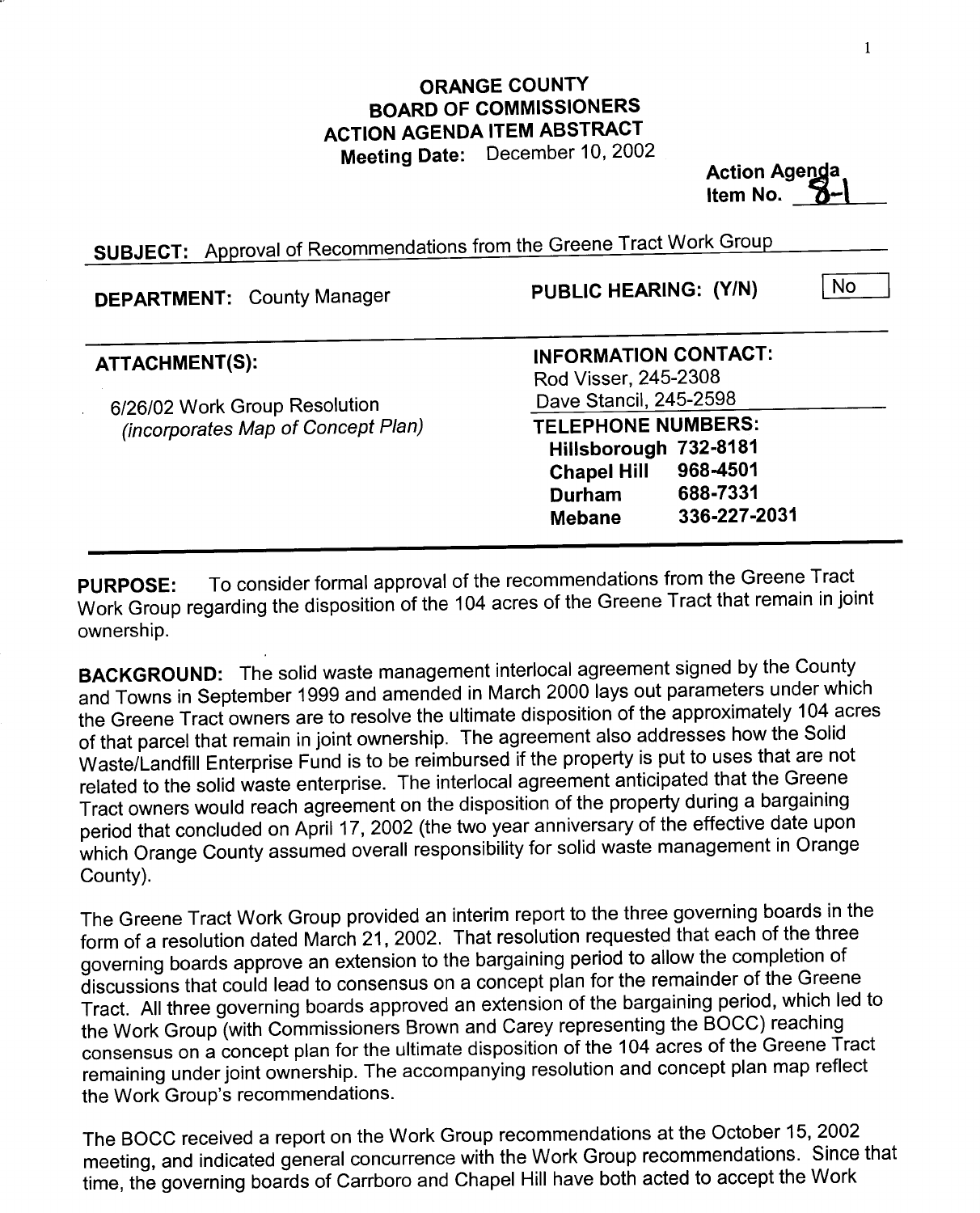Group recommendations. This agenda item provides the BOCC with the opportunity to take formal action to accept the Work Group recommendations, as outlined in the accompanying Work Group resolution.

FINANCIAL IMPACT: There is no financial impact associated directly with the discussion of the resolution. However, the County and Towns will be obliged to reimburse the Landfill Enterprise Fund for the original <sup>1984</sup> purchase price of \$608,000, plus interest, if, as recommended by the Work Group, the Greene Tract is used for purposes other than those of the solid waste system. As directed by the Board at the October <sup>15</sup> meeting, the Manager will confer with the Carrboro and Chapel Hill Town Managers to develop recommendations by March <sup>2003</sup> back to the respective governing boards regarding the structure, timing, and source of reimbursement funding to the Landfill Enterprise Fund. the solid waste system. As directed by the Board at the October 15 meeting, the Net-<br>confer with the Carrboro and Chapel Hill Town Managers to develop recommendat<br>March 2003 back to the respective governing boards regardin

RECOMMENDATION(S): The Manager recommends that the Board approve the recommendations outlined in the accompanying Greene Tract Work Group resolution.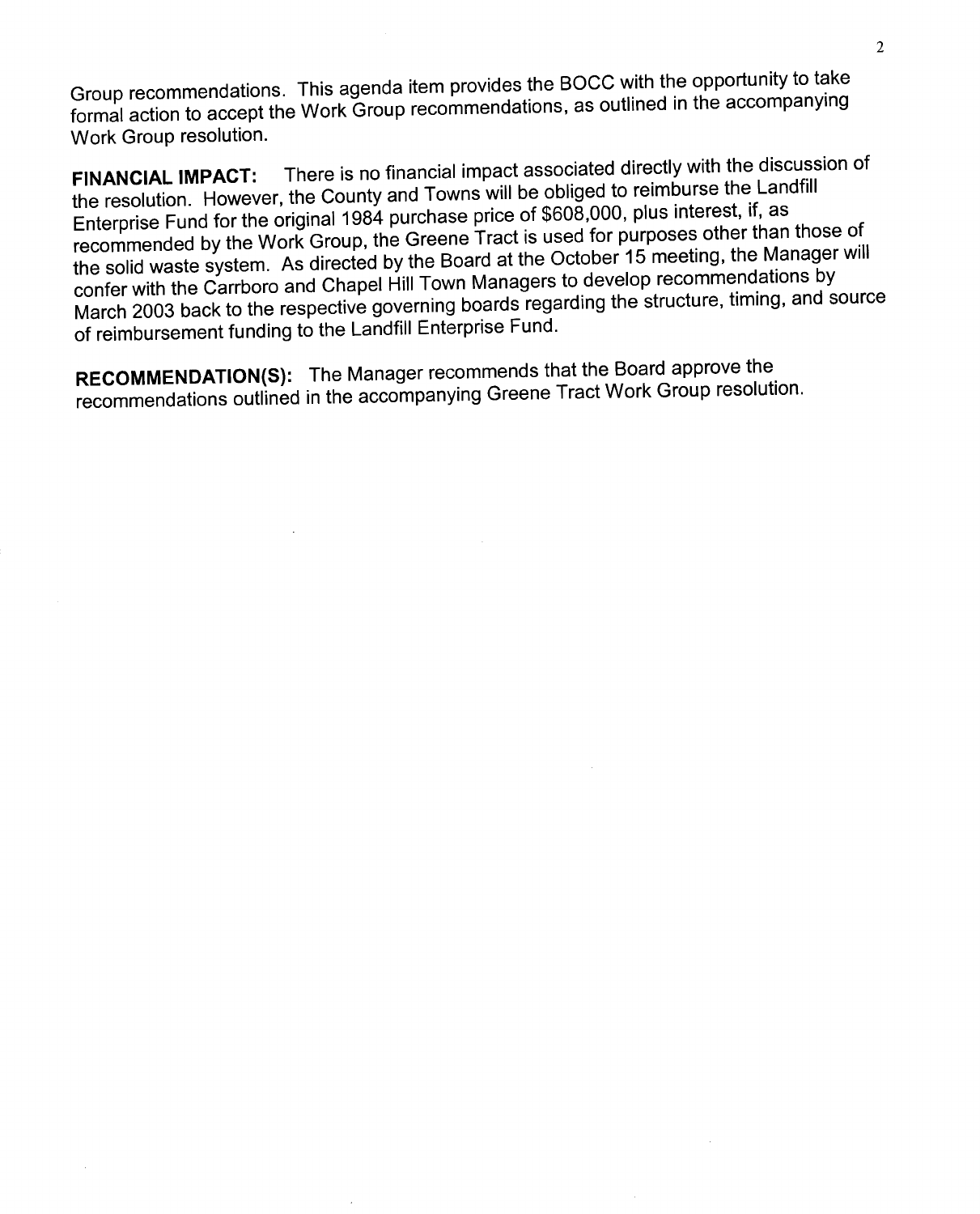## GREENE TRACT WORK GROUP

## <sup>A</sup> RESOLUTION REPORTING THE RECOMMENDED CONCEPT PLAN FOR THE PORTION OF THE GREENE TRACT THAT REMAINS IN JOINT OWNERSHIP

WHEREAS, Orange County and the Towns of Carrboro and Chapel Hill acquired the property known as the Greene Tract in 1984 as an asset of the joint solid waste management system; and

WHEREAS, title to <sup>60</sup> acres of this property was deeded exclusively to Orange County in <sup>2000</sup> under provisions of the <sup>1999</sup> interlocal "Agreement for Solid Waste Management"; and

WHEREAS, under the same interlocal agreement the County and Towns agreed to bargain in good faith during the two year period following the effective date of the agreement to determine the ultimate use or disposition of the balance of the acreage on the Greene Tract; and

WHEREAS, the end date of the "bargaining period" as defined in the agreement was April 17, 2002, the second anniversary of the date upon which the County assumed overall responsibility for solid waste management in Orange County; and

WHEREAS, the Greene Tract Work Group considered direction from the respective governing boards, comments from interested citizens and organizations, and information developed by staff in response to Work Group inquiries in developing <sup>a</sup> recommended concept plan for the balance of the Greene Tract; and

WHEREAS, the Work Group reported to all three governing boards in <sup>a</sup> resolution dated March 21, <sup>2002</sup> that it had reached substantial agreement on <sup>a</sup> concept plan providing for approximately <sup>78</sup> acres to be earmarked for open,space protected by conservation easements and approximately <sup>15</sup> acres to be earmarked for affordable housing but had not yet reached agreement regarding what designation should be placed on the remaining <sup>11</sup> acres; and

WHEREAS, the Work Group had recommended in that March 21, <sup>2002</sup> resolution that the following additional steps be taken:

- The area shown on the concept plan as open space should be protected by executing <sup>a</sup> conservation easement between appropriate parties
- The Board of County Commissioners should consider protecting its <sup>60</sup> acre portion of the Greene Tract by executing <sup>a</sup> conservation easement with an appropriate party
- The Chapel Hill Town Council should consider initiating <sup>a</sup> small area planning process to  $\bullet$ examine desirable land uses for the Purefoy Road area
- The property should be renamed in <sup>a</sup> manner that recognizes the significance of this area as  $\bullet$ the headwaters for three important streams (Bolin Creek, Old Field Creek, and Booker
- Creek) The governing boards should take note of the public investment already made in the general vicinity of the Greene Tract, as cataloged in an accompanying table; and

WHEREAS, the governing boards of all three jurisdictions approved resolutions extending the bargaining period beyond April17, <sup>2002</sup> in order to allow the Greene Tract Work Group additional time to try to reach consensus on the basic uses to be established for the approximately <sup>11</sup> acres at that time unresolved; and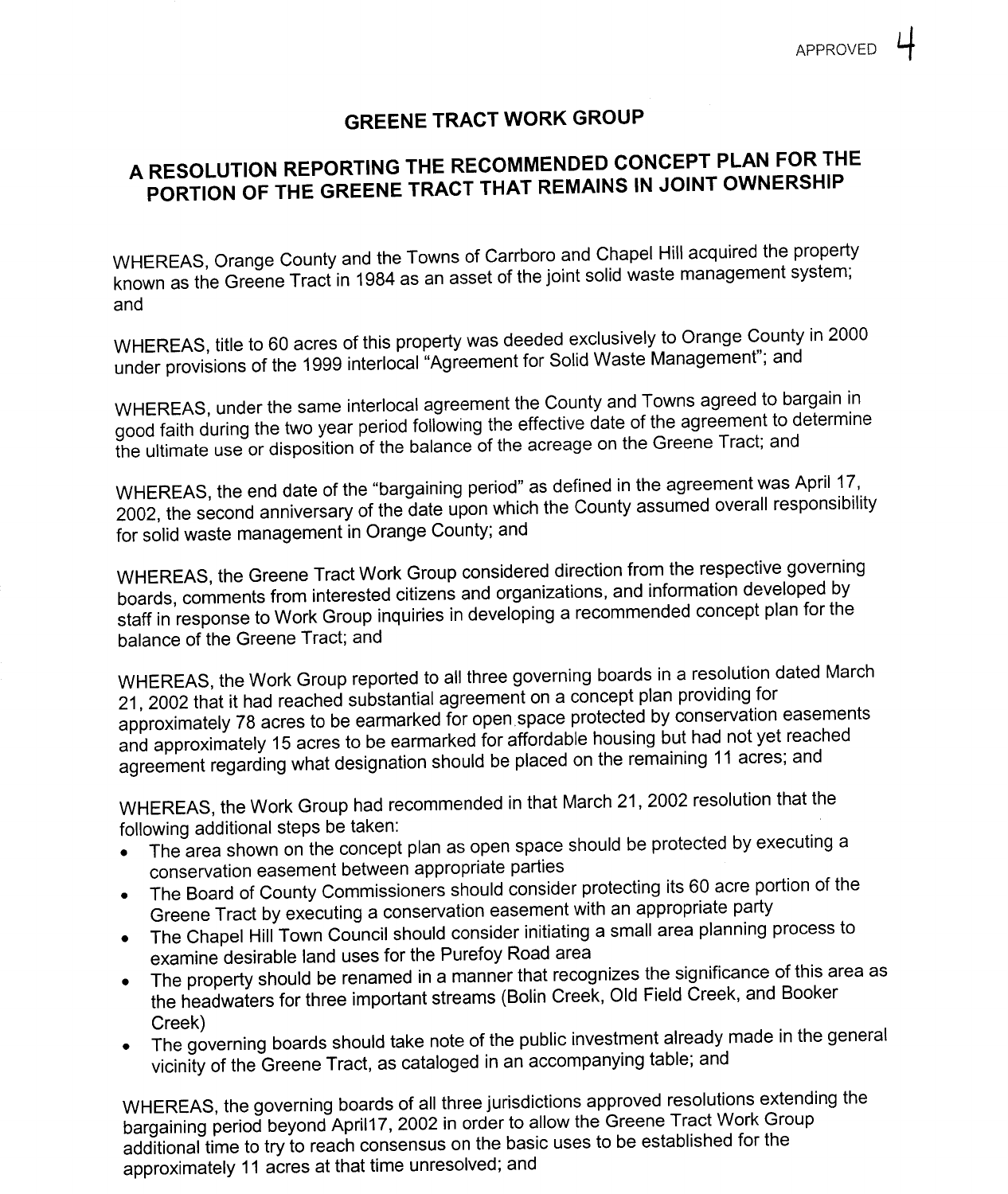WHEREAS, the Work Group received <sup>a</sup> technical report from the County Engineer outlining the basic alternatives available and approximate costs for providing sewer service to <sup>a</sup> portion of the Greene Tract, which service would be necessary for the economical and practical provision of affordable housing; and

WHEREAS, the Work Group concluded by consensus that "the carrying capacity of the land" should be the determining factor in establishing how much of the unresolved <sup>11</sup> acres should be earmarked for specific purposes, and that the ridge line reflected on the accompanying concept map determines the portion (approximately one-third) of the <sup>11</sup> acres that can practically be used for affordable housing served by <sup>a</sup> sewer line that would access the Greene Tract via Purefoy Road:

NOW, THEREFORE, BE IT RESOLVED THAT the Greene Tract Work Group does hereby recommend that the Carrboro Board of Aldermen, the Chapel Hill Town Council, and the Orange County Board of Commissioners accept the accompanying map as the Work Group's consensus recommendation for <sup>a</sup> concept plan for that portion of the Greene Tract not deeded exclusively to Orange County, with the acreage to be set aside for open space protected by conservation easements approximating 85.90 acres and the acreage for affordable housing approximating 18.10 acres;

BE IT FURTHER RESOLVED THAT the Greene Tract Work Group does hereby recommend to the three governing boards that the acreage for affordable housing be placed in the Land Trust;

BE IT FURTHER RESOLVED THAT the Greene Tract Work Group does hereby recommend to the three governing boards that the Managers investigate options for reimbursement of the Solid Waste/Landfill Enterprise Fund for the portions of the site designated for affordable housing and open space; and

BE IT FURTHER RESOLVED THAT the Greene Tract Work Group does hereby recommend to the three governing boards that the triggering mechanism for reimbursement to the Solid Waste/Landfill Enterprise Fund should be formal action taken by all three boards to approve conservation easements protecting the designated open space, with such approvals taking effect no sooner than July 1, 2003, and no later than July 1, 2005.

This, the <sup>26</sup>'h day of June, 2002.

Moses Carey, Jr. **Chair** Greene Tract Work Group